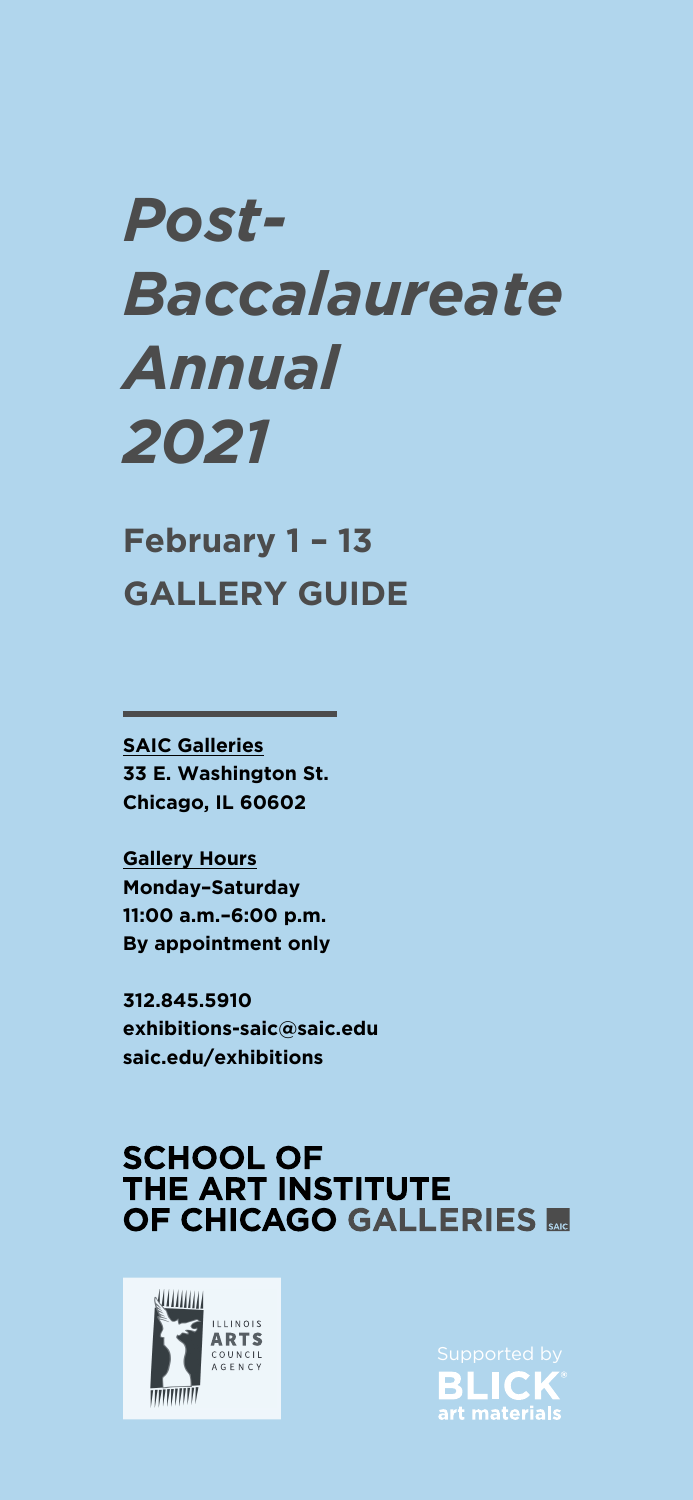# **STREET LEVEL GALLERY**



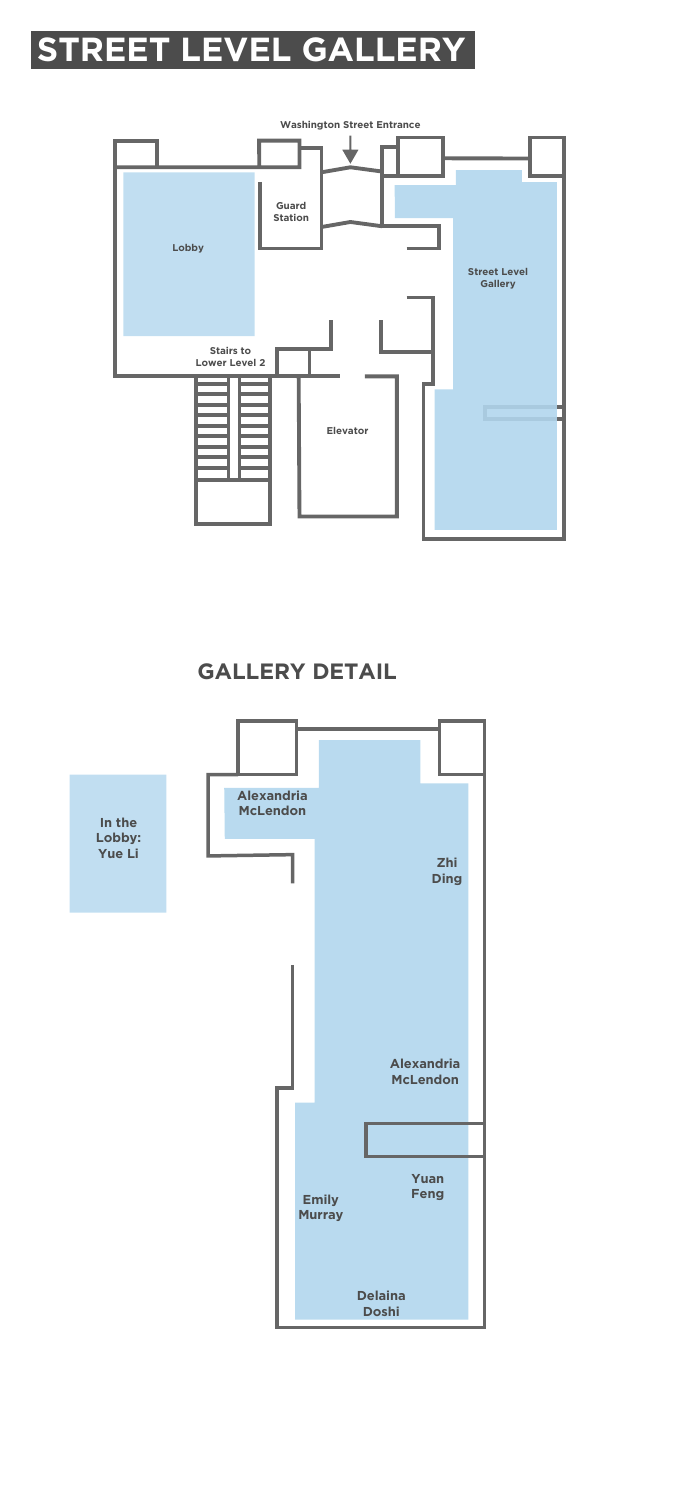## **LOWER LEVEL 2: SOUTHEAST GALLERY**





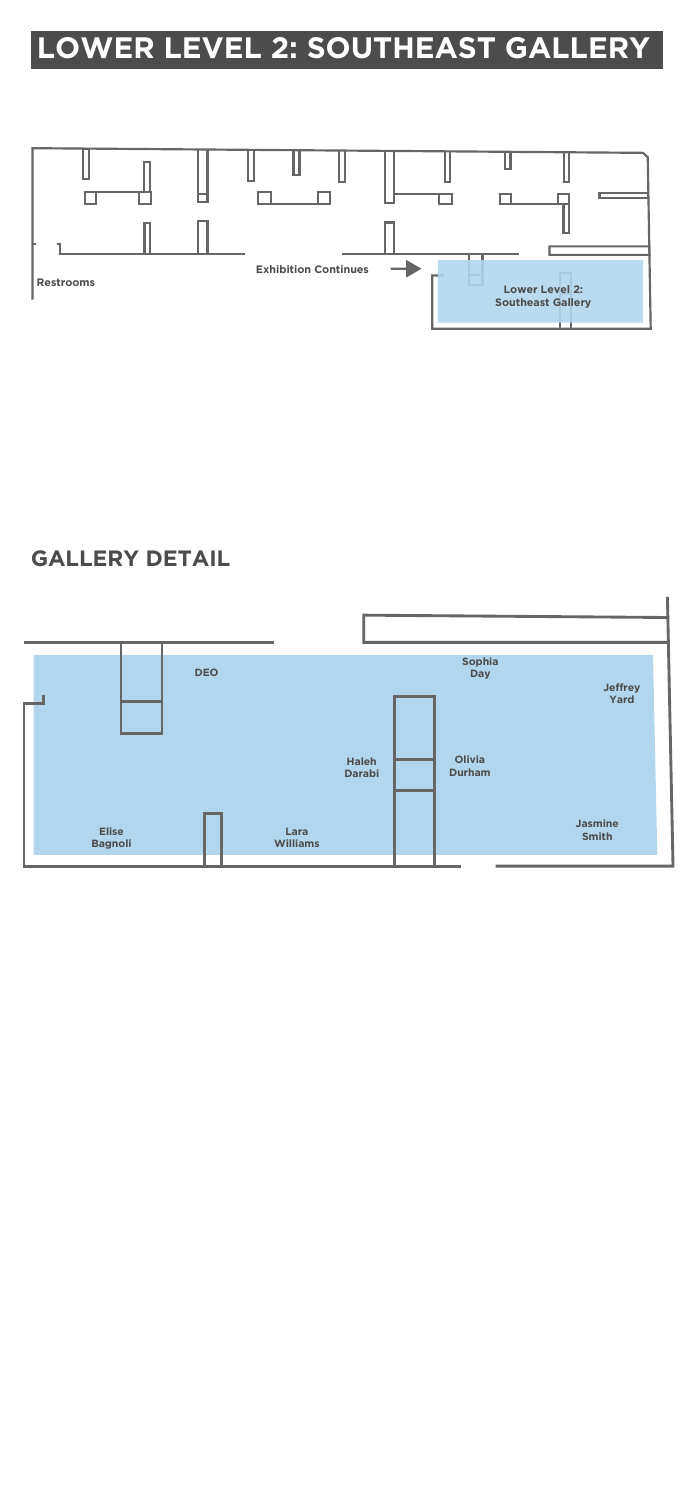

*Master of Arts in Art Therapy and Counseling Exhibition*

**February 1 – 13**

**SAIC Galleries** *33 E. Washington St. Chicago, IL 60602*

**Gallery Hours** *Monday–Saturday 11:00 a.m.–6:00 p.m.* By appointment only

*312.845.5910 exhibitions-saic@saic.edu* **saic.edu/exhibitions**

### SCHOOL OF THE ART INSTITUTE OF CHICAGO GALLERIES SAG



Supported by Supported byBLICK® art materials

# **GALLERY GUIDE**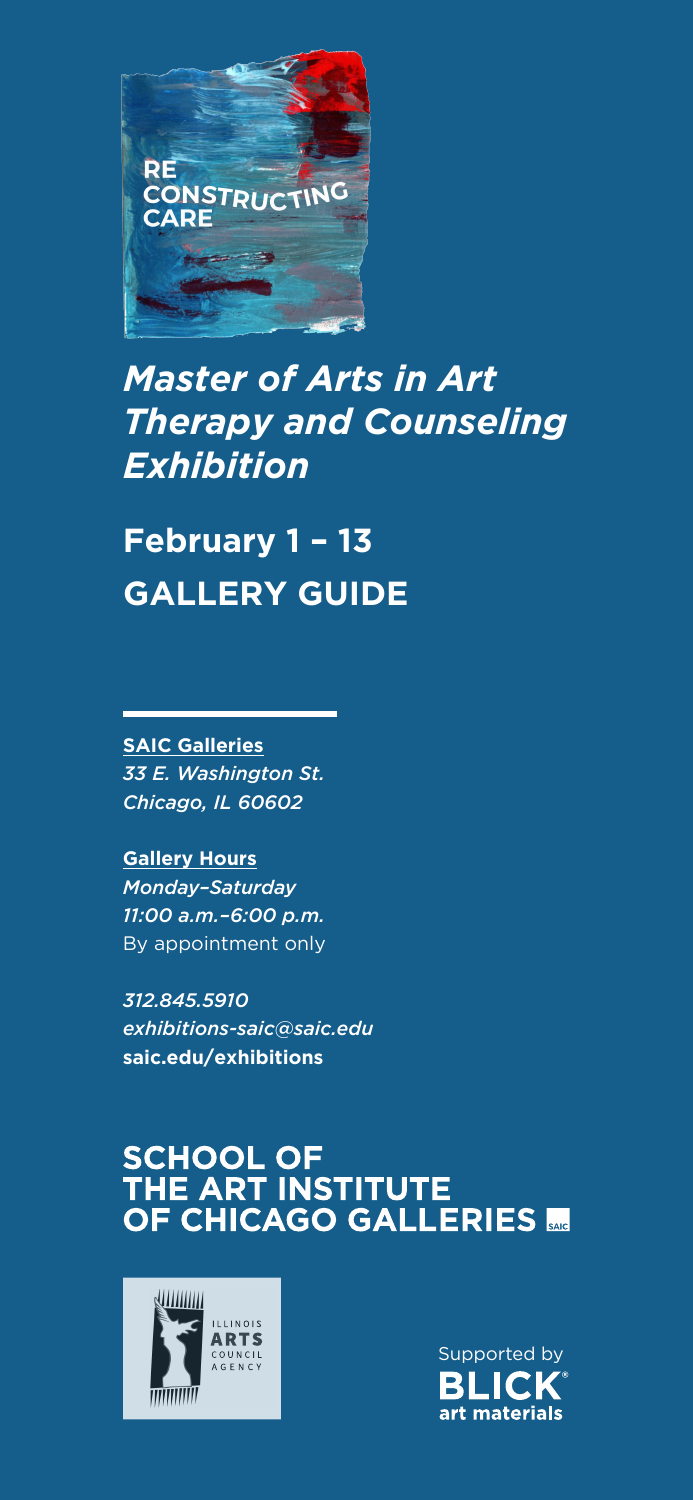# **LOWER LEVEL 2: CENTRAL GALLERY**